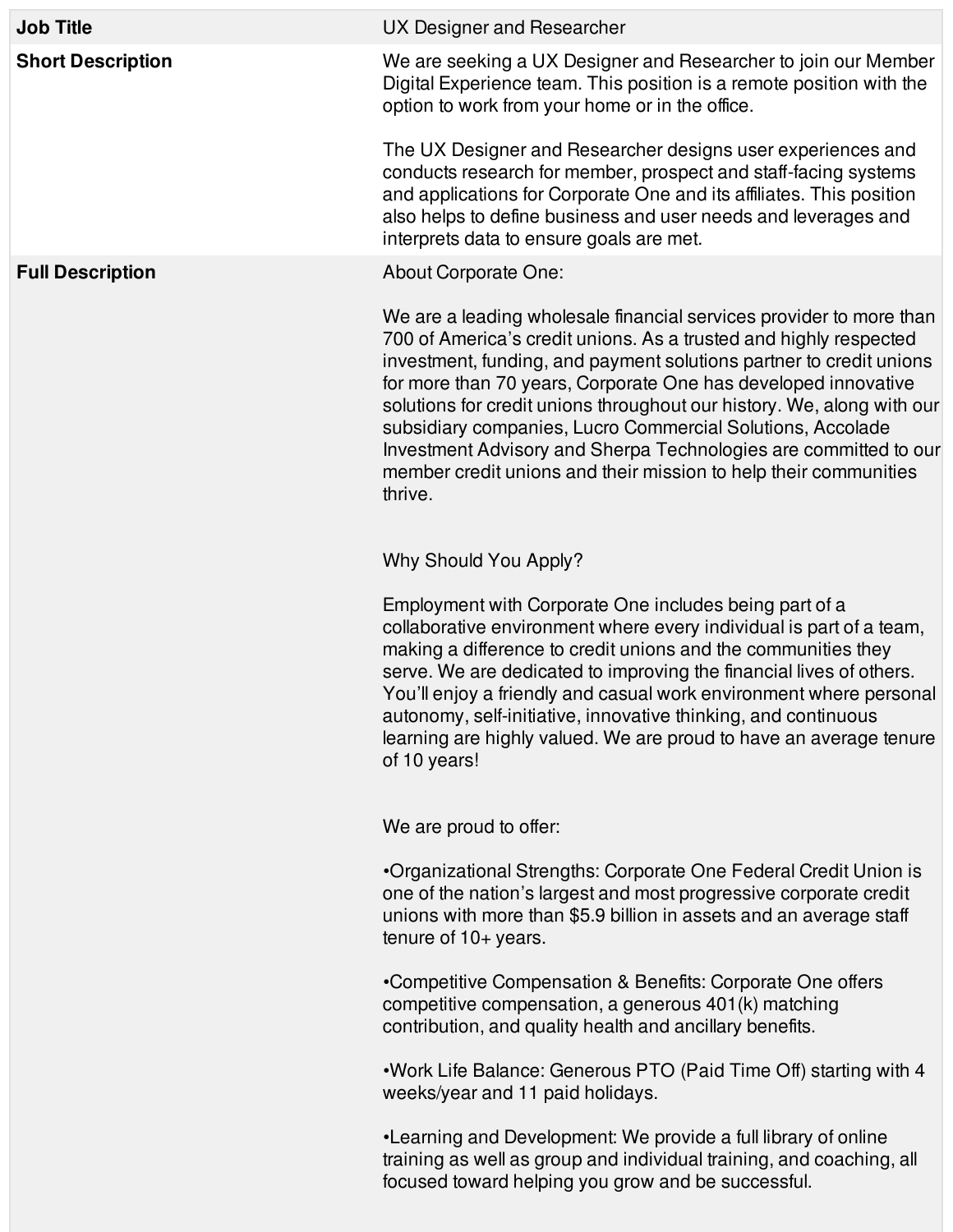•Additional Benefits Too Cool to Not Mention: Ongoing special events throughout the year, flexible dress code, computer set up provided, tuition reimbursement, wellness program, gym membership reimbursement and more!

Corporate One Federal Credit Union is committed to creating a diverse environment and is proud to be an equal opportunity employer. All qualified applicants will receive consideration for employment without regard to race, color, religion, gender, gender identity or expression, sexual orientation, national origin, disability, age, or veteran status.

Main Responsibilities:

•Designs components, screens, and workflows for websites and applications. Utilizes and helps expand our Design System. Prototypes, architects and designs interfaces and experiences for rapid testing and iteration of ideas. Creates wireframes, sitemaps, low-code interfaces, customer journeys, process flows and other visual/interaction designs. Collects and assesses user experience and visual design trends, best practices, secondary research findings, and shares opportunities for advancement.

•Leads research (qualitative and quantitative) to inform design decisions and guide product roadmaps. Conducts user interviews, usability testing, analytics reviews, workshops, competitor analyses, questionnaires, secondary research, card sorts, and browser/QA testing. Creates artifacts to present findings to the company through empathy maps, personas, slide decks, and user stories.

•Develops interfaces in SharePoint. Supports development and enhancements to the Design System using Bootstrap (HTML, CSS and JavaScript) and OutSystems low-code platform. Works with back-end engineers to ensure designs are fully implemented and tested appropriately.

•Measures and analyzes experiences to ensure products are supporting business and user goals. Creates reports and data visualizations, presents findings to stakeholders, and feeds results into product improvement initiatives. Assesses analytics trends and best practices and shares opportunities for advancement.

**Education** Bachelor's degree in User Experience Design, Graphic Design, Human Computer Interaction, Computer Science or equivalent combination of education and experience.

•Minimum of 1-3 years of related progressive experience in user experience design, user research, web/application design and development, and visual/interaction design. Experience with public speaking. Experience with Agile methodologies. Experience with analytics measurement and analysis.

•Fluent in user experience design and research methodologies and tools, including user stories, wireframing, usability testing, user

**Additional Comments** Desired Qualifications: